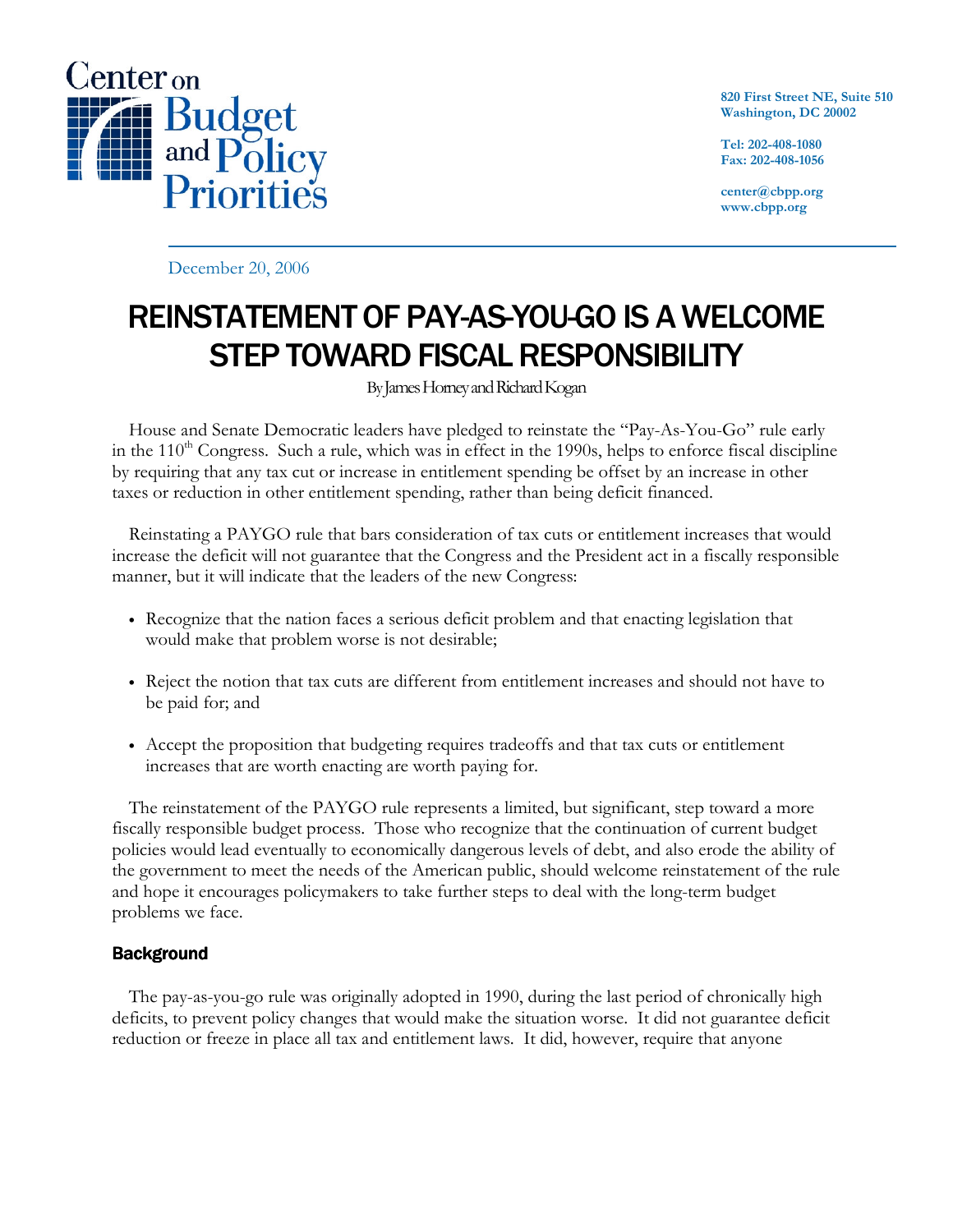proposing new tax cuts or entitlement expansions come up either with a way of paying for them without enlarging the deficit or with 60 votes in the Senate to bypass the rule.<sup>1</sup>

 Requiring this simple trade-off had a powerful effect. As the Congressional Budget Office has noted, "Between 1991 and 1997, most new revenue and mandatory spending laws that were enacted were consistent with the PAYGO requirement to be deficit neutral."<sup>2</sup> This deficit neutrality combined with spending restraint on discretionary programs and a strong economy to produce a budget surplus by 1998.

 Congressional adherence to PAYGO began to decline once the goal of a balanced budget was achieved. But the main departure from PAYGO, before it was allowed to expire in 2002, occurred because of the enactment of large tax cuts in 2001. CBO has reported that of the more than \$700 billion in PAYGO violations that Congress simply wiped off the official scorecard before PAYGO expired in 2002, "most of that amount stemmed from the estimated drop in revenues attributed to the Economic Growth and Tax Relief Reconciliation Act of 2001."<sup>3</sup> This refutes assertions made by some opposed to renewing the original PAYGO rule that lack of fiscal discipline exists only or primarily on the spending side of the budget.

 While it is true that PAYGO was not as effective in protecting the surplus as it was in controlling the deficit, protecting surpluses is not likely to be our problem in the years ahead. The task at hand is to bring the deficit back under control. And the track record for PAYGO in times of big deficits is one of major success.

## Not All Forms of PAYGO Are Equal

 A weak and largely meaningless version of the PAYGO requirement currently exists in Senate rules. It was enacted more than three years ago as part of the Congressional budget resolution for 2004 and remains in effect until its scheduled expiration on September 30, 2008.

 Under this existing rule, the Senate is permitted to consider tax cuts and entitlement increases without paying for them so long as the most recent Congressional budget resolution accommodates such measures. In other words, so long as tax cuts or entitlement increases are assumed in the budget resolution, no offsets are required. Offsets are necessary only for tax cuts and entitlement increases beyond those assumed in the budget resolution.

 This existing rule is not true PAYGO in any real sense, since the Senate can accommodate tax cuts or entitlement increases of any magnitude in the budget resolution. Nor does this tepid version of PAYGO add to other budget enforcement mechanisms. The Congressional Budget Act already

 $\overline{a}$ 1 The PAYGO rule does not apply to funding for discretionary programs provided in annual appropriation bills. That funding is subject to separate limits established in the annual Congressional budget resolution. The original PAYGO rule was statutory, enforced by an automatic sequestration (across-the-board cuts of non-exempt entitlements). Tax cuts or entitlement increases could be exempted from PAYGO only by enacting a new law that contained such an exception. Legislation that provided such an exemption was subject to a 60-vote point of order in the Senate.

<sup>2</sup> CBO, The Budget and Economic Outlook: Fiscal Years 2004-2013, Appendix A, The Expiration of Budget Enforcement Procedures: Issues and Options, p.114.

<sup>3</sup> Ibid., p.116.